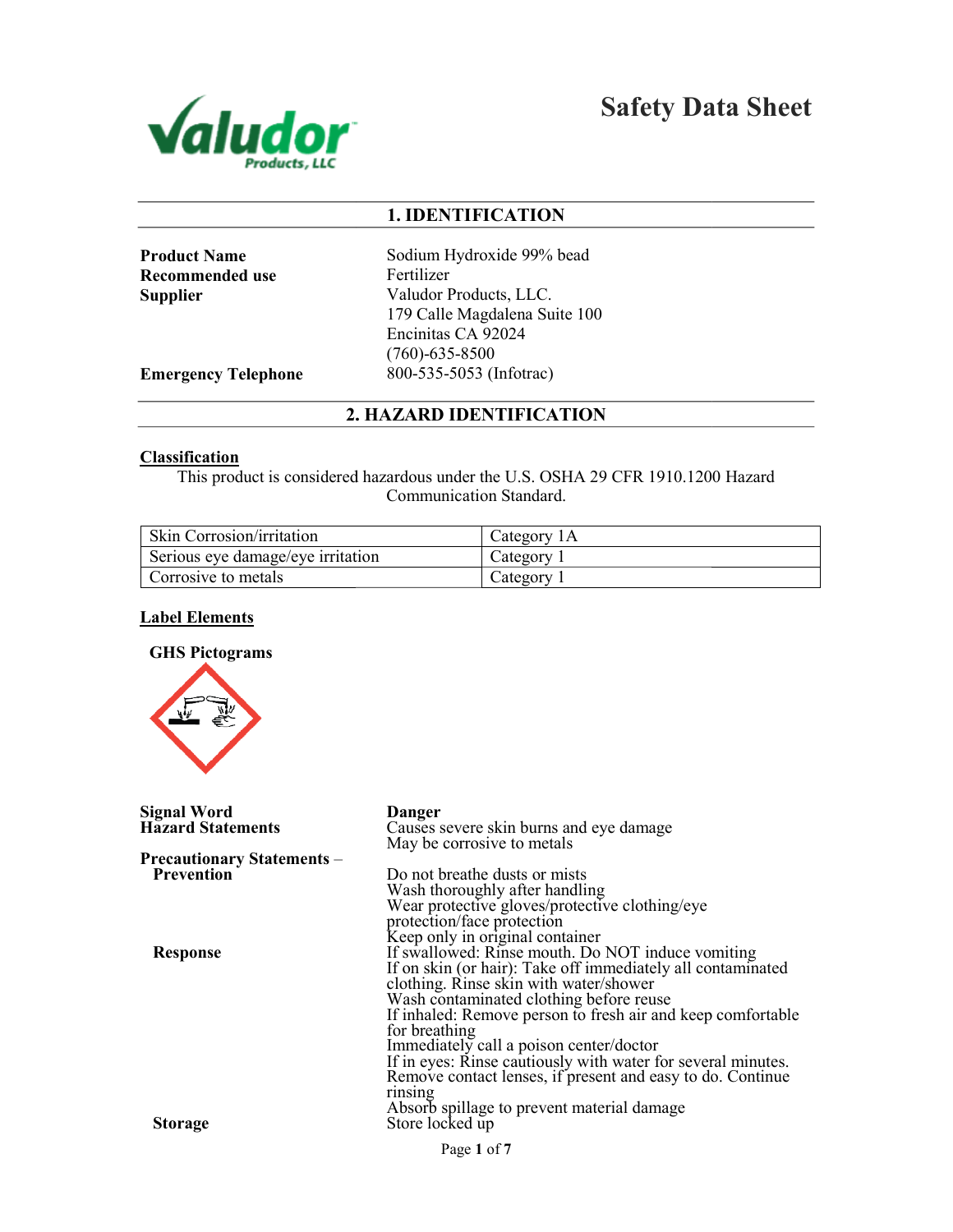| <b>Disposal</b>              | Store in corrosive resistant container with a resistant inner<br>liner<br>Dispose of contents/container to an approved waste disposal<br>plant |
|------------------------------|------------------------------------------------------------------------------------------------------------------------------------------------|
| Hazards not other classified | None known                                                                                                                                     |

## 3. COMPOSITION / INFORMATION ON INGREDIENTS

| Su <u>bstance</u>    |
|----------------------|
| <b>Chemical Name</b> |
| Synonyms             |
| Formula              |
| Molecular weight     |
| Cas No.              |
| Concentration        |

Sodium Hydroxide Caustic Soda NaOH  $40.00$  g/mol  $1310 - 73 - 2$ 99-100<sup>%</sup>

### 4. FIRST-AID MEASURES

#### First Aid Measures

| <b>Eye Contact</b>  | Get immediate medical attention. Immediately rinse with     |
|---------------------|-------------------------------------------------------------|
|                     | plenty of water. Do NOT rub or keep eyes closed. Keep eye   |
|                     | wide open while rinsing. Continue rinsing for 15 minutes.   |
| <b>Skin Contact</b> | Get immediate medical attention. Wash off immediately with  |
|                     | plenty of water. Remove all contaminated clothes and shoes. |
| <b>Inhalation</b>   | Remove to fresh air. If not breathing, give artificial      |
|                     | respiration. Do NOT use mouth to mouth resuscitation. Get   |
|                     | medical attention.                                          |
| Ingestion           | Do not induce vomiting. Never give anything by mouth to an  |
|                     | unconscious person. If symptoms persist, call a physician   |

### Most important symptoms/effects, acute and delayed

Symptoms No information available

## 5. FIRE-FIGHTING MEASURES

**Suitable extinguishing Media** Use any means suitable for extinguishing surrounding fire.

Unsuitable Extinguishing Media No information available.

#### Specific Hazards Arising from the chemical

Hazardous combustion products Thermal decomposition can lead to the release of irritation or toxic gases and vapors; including and not limited to: Hydrogen gas

## Protective equipment and precautions for fire-fighters

As in any fire, wear self-contained breathing apparatus pressure-demand, MSHA/NIOSH (approved or equivalent) and full protective gear.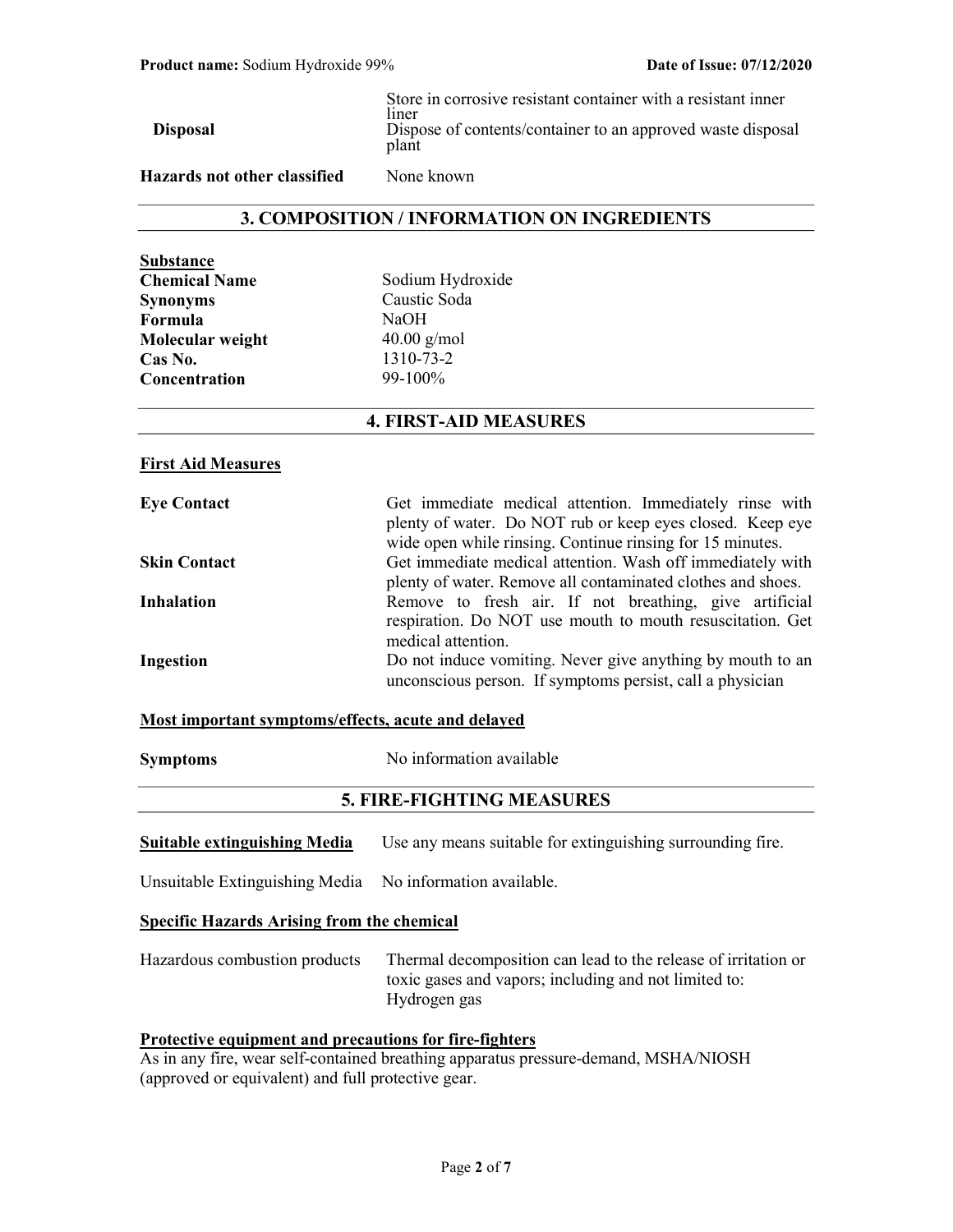## 6. ACCIDENTAL RELEASE MEASURES

#### Personal precautions, protective equipment, and emergency procedures

| <b>Personal precautions</b>                       | Avoid contact with eyes, skin and clothing. Avoid breathing<br>vapors or mists. Use personal protection recommended in<br>Section 8. Ensure adequate ventilation. |  |
|---------------------------------------------------|-------------------------------------------------------------------------------------------------------------------------------------------------------------------|--|
| Methods and materials for containment and cleanup |                                                                                                                                                                   |  |
| <b>Methods for clean-up</b>                       | Sweep or vacuum up and place in an appropriate closed                                                                                                             |  |

| Methods for clean-up             |                  | Sweep or vacuum up and place in an appropriate closed |  |  |
|----------------------------------|------------------|-------------------------------------------------------|--|--|
|                                  |                  | container. Keep unauthorized personnel away. Avoid    |  |  |
|                                  | generating dust. |                                                       |  |  |
| <b>Environmental Precautions</b> |                  | Prevent entry into waterways or sewers.               |  |  |
|                                  |                  |                                                       |  |  |

## 7. HANDLING AND STORAGE

## Precautions for safe handling

Handle in a well-ventilated environment. Do not breathe vapors / spray / mist / fume. Avoid contact with skin, eyes or clothing. Wear personal protective equipment in section 8. Wash contaminated clothing before reuse. Wash thoroughly after handling. Wash before breaks and at the end of the workday. Do not eat, drink or smoke when using this product. Clean equipment and work area regularly.

### Conditions for safe storage, including any incompatibilities

Store in a cool/low-temperature, well-ventilated, dry place. Keep containers closed and labeled when not in use. Keep in original container. Do not store with aluminum or magnesium. Store away from acids.

## 8. EXPOSURE CONTROLS / PERSONAL PROTECTION

### Exposure Guidelines

| Source             | TWA              | `H`                      |
|--------------------|------------------|--------------------------|
| <b>US OSHA PEL</b> | $2 \text{ mg/m}$ | -                        |
| US ACGIH TLV       | $2 \text{ mg/m}$ | $\sim$                   |
| I IS NIOSH REI e   | $2 \text{ mg/m}$ | $\overline{\phantom{0}}$ |

### Appropriate engineering controls

Ensure adequate ventilation, especially in confined areas. Consider the potential hazards of this material, applicable exposure limits, job activities and other substances in the work place when designing controls and selecting personal protective equipment.

#### Personal Protective Equipment

| <b>Eye/face protection</b>    | Tightly fitting safety goggles.                              |  |
|-------------------------------|--------------------------------------------------------------|--|
| <b>Skin protection</b>        | Choose the appropriate protective clothing and gloves based  |  |
|                               | on the tasks being performed to avoid exposure to skin. Wear |  |
|                               | protective gloves. Wear long sleeved protective clothing.    |  |
|                               | Wear chemical resistant apron.                               |  |
| <b>Respiratory protection</b> | Not required under normal circumstances. If exposure limits  |  |
|                               | are exceeded or if irritation or other symptoms are          |  |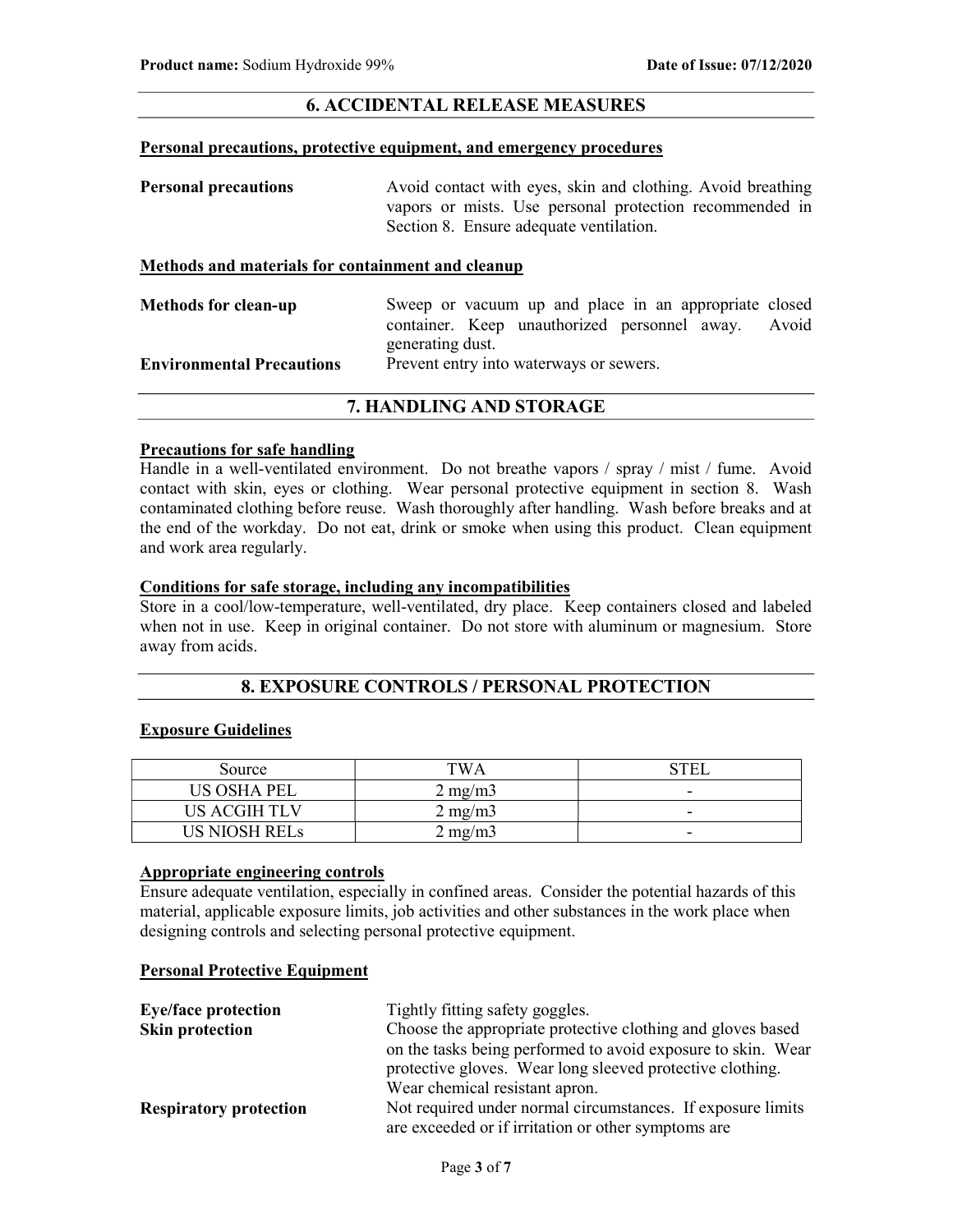experienced use a NIOSH/MSHA approved respirator Hygiene Measures Handle in accordance with good industrial hygiene and safety practices. Do not eat, drink or smoke when using this product.

## 9. PHYSICAL and CHEMICAL PROPERTIES

| Appearance                           | White pellets or flakes  |
|--------------------------------------|--------------------------|
| <b>Physical state</b>                | Solid                    |
| Odor                                 | Odorless                 |
| <b>Odor threshold</b>                | No information available |
| pН                                   | $13-14(0.5\%)$           |
| <b>Melting point</b>                 | 318 C / 604 °F           |
| <b>Boiling point / Boiling range</b> | 1390 °C / 2534 °F        |
| <b>Flash point</b>                   | Not applicable           |
| <b>Evaporation rate</b>              | Not applicable           |
| <b>Flammability</b>                  | No information available |
| <b>Flammability or explosive</b>     |                          |
| limits                               |                          |
| <b>Upper</b>                         | No information available |
| Lower                                | No information available |
| Vapor pressure                       | No information available |
| <b>Vapor density</b>                 | > 1.0                    |
| <b>Specific Gravity</b>              | 2.13                     |
| Solubility in water                  | 111 g $/$ 100 g of water |
| <b>Partition coefficient</b>         | No information available |
| <b>Auto-ignition temperature</b>     | No information available |
| <b>Decomposition temperature</b>     | No information available |
| <b>Viscosity</b>                     | No information available |

## 10. STABILITY AND REACTIVITY

| <b>Reactivity</b>                            | None known under normal conditions.                                             |
|----------------------------------------------|---------------------------------------------------------------------------------|
| <b>Chemical stability</b>                    | Stable under ordinary conditions of use and storage.<br>Hygroscopic.            |
| <b>Possibility of hazardous</b><br>reactions | None under normal processing.                                                   |
| <b>Conditions to avoid</b>                   | Incompatible materials, metals, moisture                                        |
| Incompatible materials                       | Strong acids, organic materials, metals                                         |
| <b>Hazardous decomposition</b><br>products   | Hazardous combustion can lead to the release of irritating<br>gases and vapors. |

## 11. TOXICOLOGICAL INFORMATION

## Information on likely routes of exposure

| <b>Skin contact</b> | Causes severe skin burns |
|---------------------|--------------------------|
| Eye contact         | Causes eye damage        |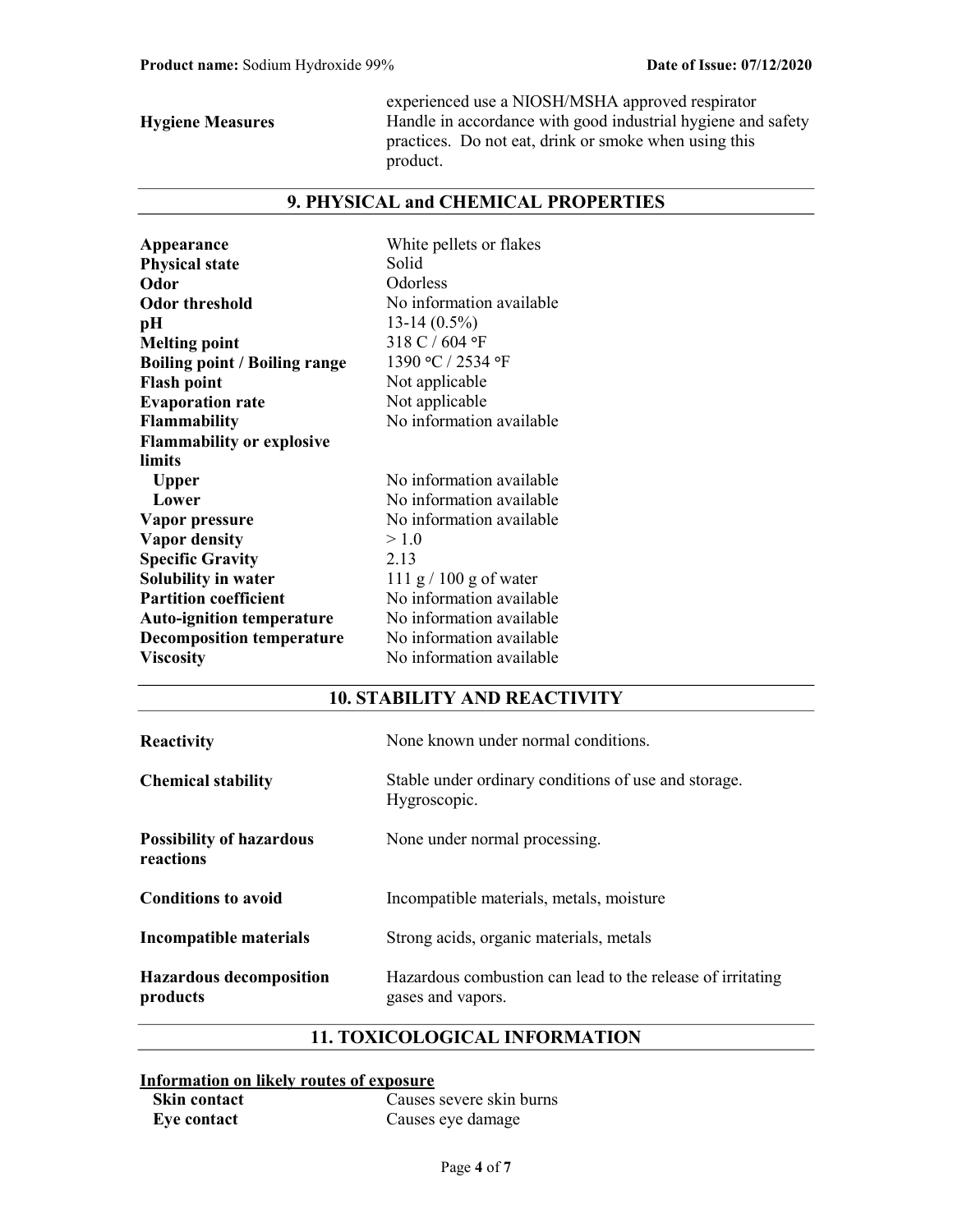| <b>Inhalation</b> | May cause irritation of respiratory tract |
|-------------------|-------------------------------------------|
| Ingestion         | May be harmful if swallowed               |

#### Symptoms related to the physical chemical and toxicological characteristics No information available

#### Delayed and immediate effects and also chronic effects form short and long-term exposure

| Skin damage/irritation          | Causes severe skin burns<br>Causes eye damage |  |
|---------------------------------|-----------------------------------------------|--|
| Eye damage/irritation           |                                               |  |
| <b>Sensitization</b>            | Not classified                                |  |
| <b>Mutagenic effects</b>        | Not classified                                |  |
| Carcinogenicity                 | Not classified                                |  |
| <b>Reproductive toxicity</b>    | Not classified                                |  |
| STOT – single exposure          | Not classified                                |  |
| <b>STOT</b> – repeated exposure | Not classified                                |  |
| <b>Aspiration hazard</b>        | Not classified                                |  |
|                                 |                                               |  |

# Acute Toxicity

No information available

## 12. ECOLOGICAL INFORMATION

Ecotoxicity Should not be released to environment

| Component               | <b>Freshwater Fish</b>        | <b>Freshwater Algae</b> | Water Flea                               |
|-------------------------|-------------------------------|-------------------------|------------------------------------------|
| Sodium Hydroxide        | LC50: $125 \text{ mg/L}$ 96hr | $\sim$                  | EC50: $40.4 \text{ mg/L}$ $48 \text{hr}$ |
| $\text{Cas } 1310-73-2$ | Gambusia affinis              |                         | Ceridaphnia                              |

| Persistence and degradability | No information available |
|-------------------------------|--------------------------|
|                               |                          |

**Bioaccumulative potential** No information available

Mobility in soil No information available

Other adverse effects No information available

## 13. DISPOSAL CONSIDERATIONS

Waste Disposal Methods Processing, use or contamination of this product may occur during product use. Accordingly, it is the responsibility of the user to determine the proper disposal methodologies. Consult the appropriate state, regional or local regulations to ensure complete and accurate classification. Dispose of contaminated packaging in accordance with local regulations.

## 14. TRANSPORT INFORMATION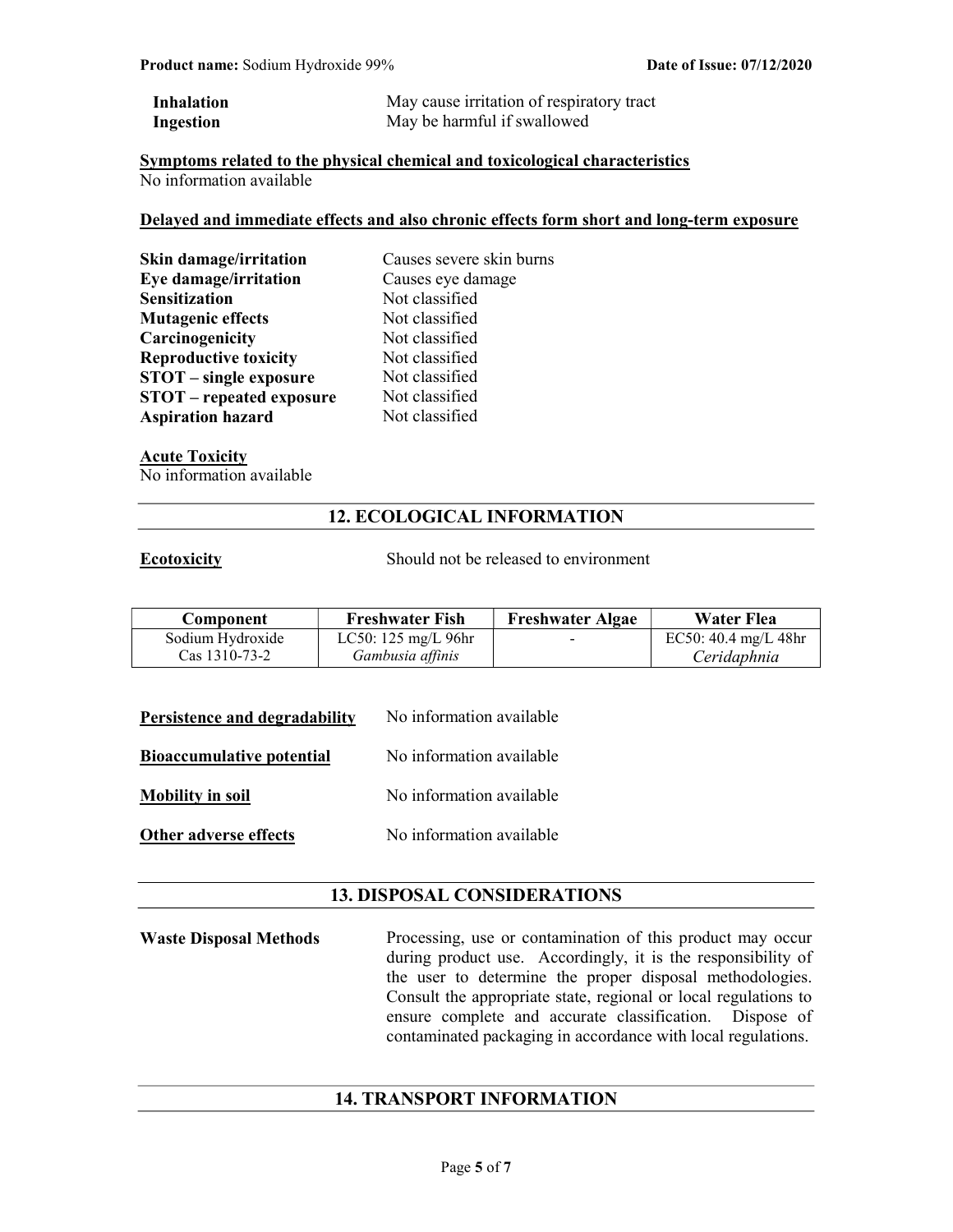| DOT                         | Regulated               |
|-----------------------------|-------------------------|
| UN-No                       | 1823                    |
| <b>Proper Shipping Name</b> | Sodium Hydroxide, Solid |
| <b>Hazard Class</b>         | 8                       |
| <b>Packing Group</b>        | Н                       |
| <b>JATA</b>                 | Regulated               |
| UN-No                       | 1823                    |
| <b>Proper Shipping Name</b> | Sodium Hydroxide, Solid |
| <b>Hazard Class</b>         | 8                       |
| <b>Packing Group</b>        | Н                       |
| <b>IMDG</b>                 | Regulated               |
| UN-No                       | 1823                    |
| <b>Proper Shipping Name</b> | Sodium Hydroxide, Solid |
| <b>Hazard Class</b>         | 8                       |
| <b>Packing Group</b>        | Н                       |

## 15. REGULATORY INFORMATION

## International Inventories

| $T0$ $\cap$         | - .    |
|---------------------|--------|
| 15CH                | ∟isted |
| DCI<br><b>D</b> oli | Listed |

## US Federal Regulations

### TSCA section 12(b) Export Notification Not regulated

## SARA 313

Section 313 of Title III of the Superfund Amendments and Reauthorization Act of 1986 (SARA). Not applicable

## SARA 311/312 Hazard Categorization

| Acute health hazard   | Yes      |
|-----------------------|----------|
| Chronic Health Hazard | No       |
| Fire hazard           | No       |
| Pressure              | $\rm No$ |
| Reactivity            | No       |

#### CERCLA/SARA 302 & 304

Section 302 & 304 of Title III of the Superfund Amendments and Reauthorization Act of 1986 (SARA). This product contains the following compounds which are subject to the reporting requirements of the Act and 40 CFR, Part 355.

| <b>Chemical name</b> | <b>Cas-No</b> | <b>CERCL</b><br><b>RO</b><br>۵A |
|----------------------|---------------|---------------------------------|
| Sodium Hydroxide     | $.310 - 77$   | $1000$ lbs.                     |

CWA (Clean Water Act) Not applicable

## US State Regulations